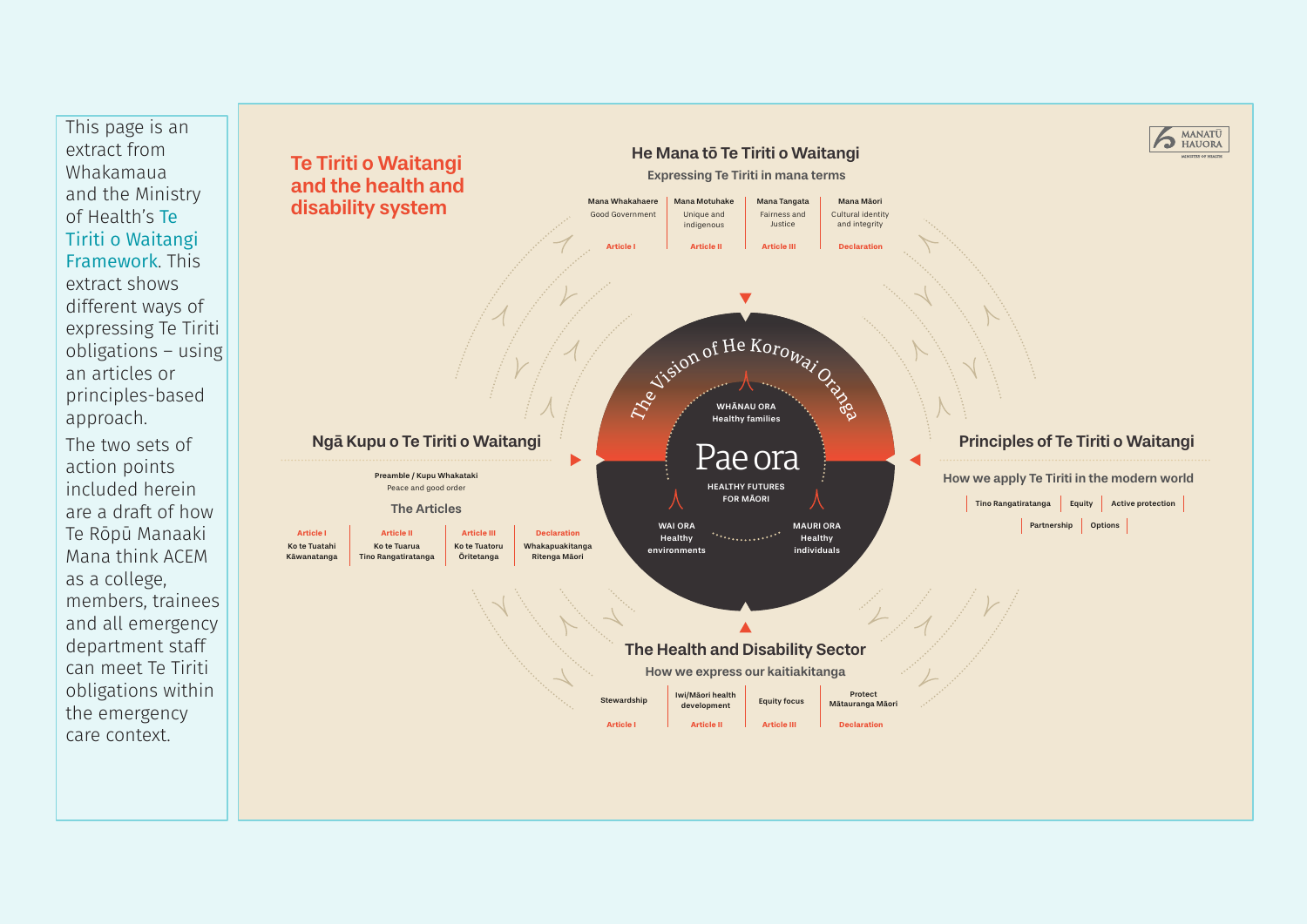## **DRAFT FOR CONSULTATION**

# **Achieving our vision**

Te Tiriti o Waitangi and Te Rautaki Manaaki Mana an articles-based approach to meeting our obligations

#### Article 1 **Ko te Tuatahi** Kāwanatanga *(stewardship)*

#### Training standards

**•** ACEM incorporate equity and Māori health issues into the curriculum, exams and CPD

#### ED accreditation standards

- **•** Make cultural safety an ED priority
- **•** Educate all staff about Te Tiriti o Waitangi, cultural safety and anti-racism
- **•** Provide structures and leadership strategies for Māori staff
- **•** Incorporate Pae Ora standards into ED accreditation
- **•** ED teaching includes causes impact of colonisation, and explores opportunities for decolonisation

#### College standards

- **•** Educate staff about Te Tiriti o Waitangi and cultural safety
- 
- leadership
- 

#### Individual standards

#### Article 2 **Ko te Tuarua** Tino Rangatiratanga

#### Health development

- **•** Partner with Māori to guide provision of emergency medicine care and training.
- **•** Consult Māori on the design of the ED
- **•** Implement local health tikanga recommendations
- **•** Incorporate Māori models of care into ED practice
- **•** Acknowledge Māori values, practice and language
- **•** Implement plans to devleop Māori leadership
- **•** Acknowledge and redress cultural loading

#### Article 3 **Ko te Tuatoru** Ōritetanga *(equity focus)*

#### Workforce development

- **•** ACEM and EDs demonstrate progress towards workforce parity for Māori
- **•** ACEM and and EDs implement equitable recruitment practices and have strategies for attracting and retaining Māori staff
- **•** ACEM and EDs should identify what supports are needed and address barriers to achieving workforce population parity for Māori.

#### Healthcare outcomes

- audits and KPIs include equity measurements
- **•** EDs uphold Pae Ora standards
- **•** When inequities are discovered, EDs and clinicians implement improvements for excellence and equity

#### Eliminate racism

- **•** Ensure that Māori staff, patients and whānau are not experiencing racism or microaggressions
- **•** Ensure equitable access and experience for Māori patients and whānau
- **•** Provide mechanisms for responding to racism and microaggressions
- **•** Teach ACEM and ED staff the principles of anti-racism



#### **Whakapuakitanga\*** Ritenga Māori *(customs)*

#### Protect Mātauranga Māori

- **•** ACEM, EDs and clinicians reflect on, acknowledge and respect the importance of Māori values, philosophies and practices to Māori staff, patients and whānau
- **•** Demonstrate respect for tikanga & Te Reo Māori (the Māori language)
- **•** ACEM and ED staff understand the historical context of the place in which they work, including the impacts of colonisation
- **•** ACEM and ED staff understand the steps required to decolonise the College and the provision of emergency department care